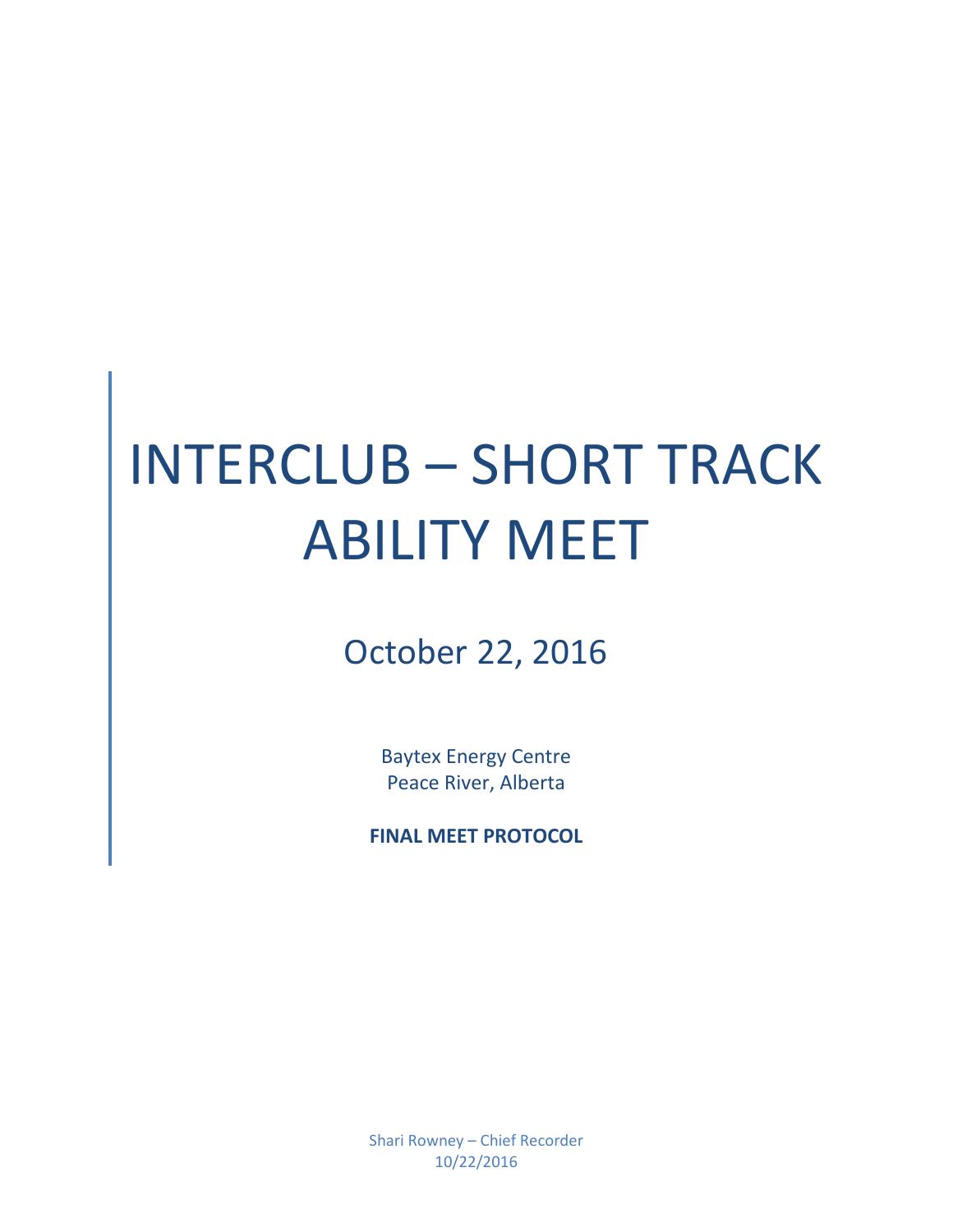|     | 1 KINSHELLA, Carson (Junior B Mixed)     |                |            |           |            | <b>Peace River SSC</b>  |                |         |             | 3,000 |
|-----|------------------------------------------|----------------|------------|-----------|------------|-------------------------|----------------|---------|-------------|-------|
| 1A  | 1500 (111) Heat.                         | $\mathbf{1}$   | 2:51.25    |           | 7A         | 1500 (111) Final        | 1              | 2:44.96 | $1,000$ pts |       |
| 13A | 500 (111) Heat.                          | 1              | 0:49.61    |           | <b>19A</b> | 500 (111) Final         | $\mathbf 1$    | 0:49.65 | 1,000 pts   |       |
| 26A | 3000 (111) Final                         | $\mathbf{1}$   | 5:57.83    | 1,000 pts |            |                         |                |         |             |       |
|     | 2 WINNICKY-LEWIS, Bennett (T2T 15 Mixed) |                |            |           |            | <b>Peace Wapiti SSC</b> |                |         |             | 2,448 |
| 1 A | 1500 (111) Heat.                         | $\overline{2}$ | 2:55.36    |           | 7A         | 1500 (111) Final        | 2              | 2:49.33 | 816 pts     |       |
| 13A | 500 (111) Heat.                          | 2              | 0:51.22    |           | 19A        | 500 (111) Final         | $\overline{2}$ | 0:51.19 | 816 pts     |       |
| 26A | 3000 (111) Final                         | $\overline{2}$ | 6:18.64    | 816 pts   |            |                         |                |         |             |       |
|     | 3 SCHOORLEMMER, Teneea (Junior B Mixed)  |                |            |           |            | <b>Peace Wapiti SSC</b> |                |         |             | 1,775 |
| 1A  | 1500 (111) Heat.                         | 5              | 3:12.58    |           | 7A         | 1500 (111) Final        | 3              | 2:52.16 | 666 pts     |       |
| 13B | 500 (111) Heat.                          | 1              | 0:52.08    |           | 19A        | 500 (111) Final         | 3              | 0:51.78 | 666 pts     |       |
| 26A | 3000 (111) Final                         | 5              | <b>DNS</b> | 443 pts   |            |                         |                |         |             |       |
|     | 4 GUENTHER, Anthony (Junior A Mixed)     |                |            |           |            | <b>Peace Wapiti SSC</b> |                |         |             | 1,652 |
| 1A  | 1500 (111) Heat.                         | 3              | 2:58.76    |           | 7A         | 1500 (111) Final        | 4              | 2:58.36 | 543 pts     |       |
| 13A | 500 (111) Heat.                          | 3              | 0:57.17    |           | 19B        | 500 (111) Final         | 1              | 0:56.83 | 443 pts     |       |
| 26A | 3000 (111) Final                         | 3              | 6:50.30    | 666 pts   |            |                         |                |         |             |       |
|     | 5 MACLENNAN, Dorienne (Junior B Mixed)   |                |            |           |            | <b>Peace Wapiti SSC</b> |                |         |             | 1,529 |
| 1A  | 1500 (111) Heat.                         | $\overline{4}$ | 2:59.62    |           | 7A         | 1500 (111) Final        | 5              | 2:59.62 | 443 pts     |       |
| 13B | 500 (111) Heat.                          | 2              | 0:53.65    |           | 19A        | 500 (111) Final         | 4              | 1:05.97 | 543 pts     |       |
| 26A | 3000 (111) Final                         | 4              | 6:50.74    | 543 pts   |            |                         |                |         |             |       |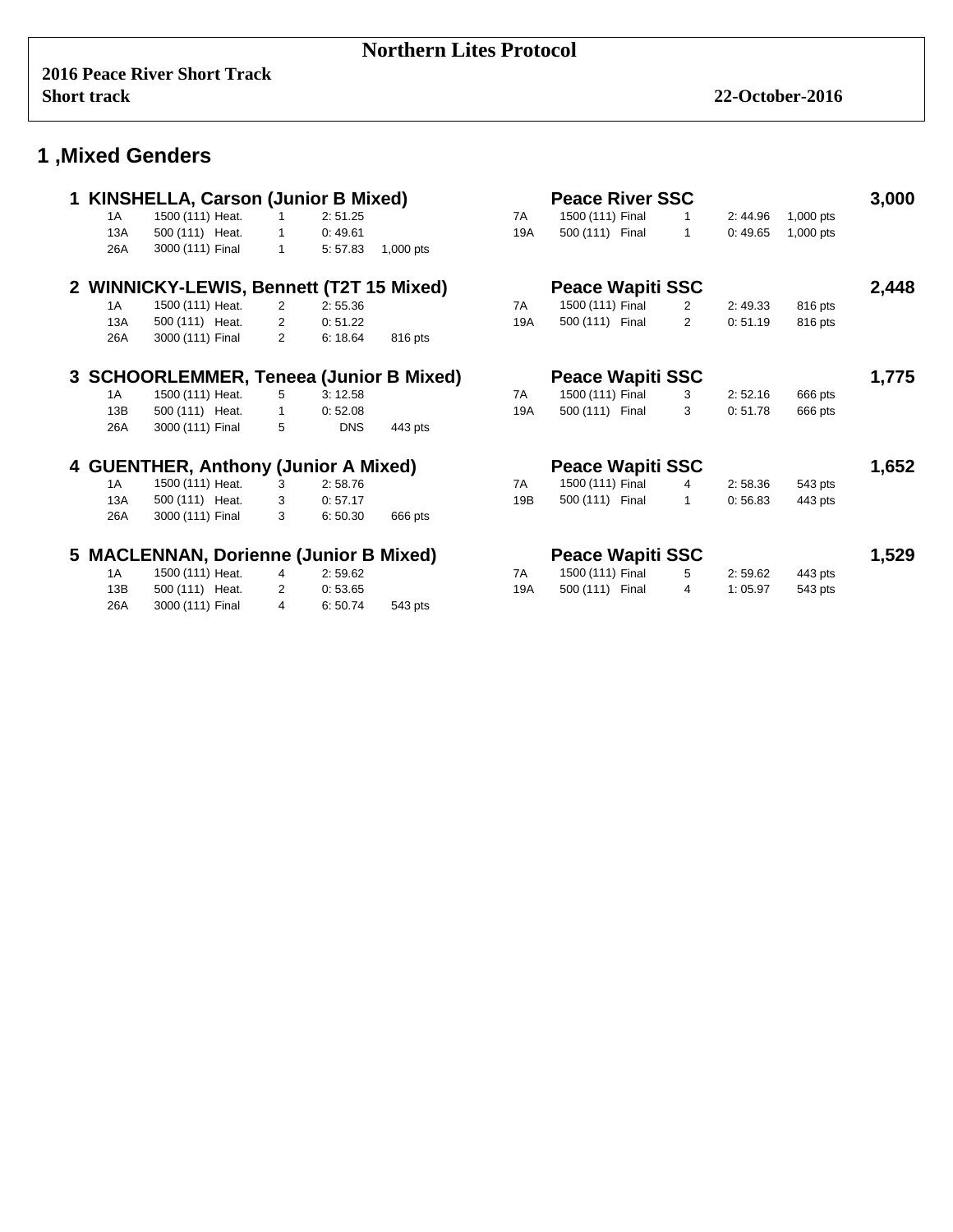#### **Northern Lites Protocol**

|     | 1 TELIZYN, Joshua (T2T 14 Mixed)  |                |         |           |     | Fort St. John Elks        |                |          |           | 3,000 |
|-----|-----------------------------------|----------------|---------|-----------|-----|---------------------------|----------------|----------|-----------|-------|
| 2B  | 1500 (100) Heat.                  | $\mathbf{1}$   | 2:47.27 |           | 8A  | 1500 (100) Final          | 1              | 2:45.94  | 1,000 pts |       |
| 14A | 400 (100) Heat.                   | $\mathbf{1}$   | 0:40.03 |           | 20A | 400 (100) Final           | $\mathbf{1}$   | 0:42.05  | 1,000 pts |       |
| 27A | 3000 (100) Final                  | $\mathbf{1}$   | 6:07.99 | 1,000 pts |     |                           |                |          |           |       |
|     | 2 HEWLETT, Deklan (T2T 15 Mixed)  |                |         |           |     | <b>Peace Wapiti SSC</b>   |                |          |           | 1,998 |
| 2B  | 1500 (100) Heat.                  | 3              | 3:12.29 |           | 8A  | 1500 (100) Final          | 3              | 3:21.13  | 666 pts   |       |
| 14A | 400 (100) Heat.                   | $\overline{2}$ | 0:50.40 |           | 20A | 400 (100) Final           | 3              | 0:48.78  | 666 pts   |       |
| 27A | 3000 (100) Final                  | 3              | 6:55.60 | 666 pts   |     |                           |                |          |           |       |
|     | 3 GULIOV, Nicholas (T2T 13 Mixed) |                |         |           |     | <b>Fort St. John Elks</b> |                |          |           | 1,994 |
| 2Β  | 1500 (100) Heat.                  | 2              | 3:03.03 |           | 8A  | 1500 (100) Final          | 2              | 3:05.43  | 816 pts   |       |
| 14B | 400 (100) Heat.                   | $\mathbf{1}$   | 0:47.02 |           | 20A | 400 (100) Final           | $\overline{2}$ | 0:46.06  | 816 pts   |       |
| 27A | 3000 (100) Final                  | 6              | 7:17.74 | 362 pts   |     |                           |                |          |           |       |
|     | 4 RUEL, Dakotah (T2T 13 Mixed)    |                |         |           |     | <b>Dawson Creek</b>       |                |          |           | 1,802 |
| 2A  | 1500 (100) Heat.                  | $\mathbf{1}$   | 3:33.75 |           | 8A  | 1500 (100) Final          | 4              | 3: 21.41 | 543 pts   |       |
| 14A | 400 (100) Heat.                   | 4              | 0:54.63 |           | 20B | 400 (100) Final           | $\mathbf{1}$   | 0:48.36  | 443 pts   |       |
| 27A | 3000 (100) Final                  | 2              | 6:53.73 | 816 pts   |     |                           |                |          |           |       |
|     | 5 MCRAE, Matthew (T2T 12 Mixed)   |                |         |           |     | <b>Dawson Creek</b>       |                |          |           | 1,529 |
| 2A  | 1500 (100) Heat.                  | $\overline{2}$ | 3:34.28 |           | 8A  | 1500 (100) Final          | 5              | 3:38.50  | 443 pts   |       |
| 14B | 400 (100) Heat.                   | $\overline{2}$ | 0:48.53 |           | 20A | 400 (100) Final           | 4              | 0:55.19  | 543 pts   |       |
| 27A | 3000 (100) Final                  | 4              | 7:02.26 | 543 pts   |     |                           |                |          |           |       |
|     | 6 GJERLAUG, Connor (T2T 13 Mixed) |                |         |           |     | <b>Peace Wapiti SSC</b>   |                |          |           | 1,100 |
| 2B  | 1500 (100) Heat.                  | $\overline{4}$ | P-Track |           | 8B  | 1500 (100) Final          | $\mathbf{1}$   | 3:27.70  | 295 pts   |       |
| 14A | 400 (100) Heat.                   | 3              | 0:53.05 |           | 20B | 400 (100) Final           | $\overline{2}$ | 0:49.29  | 362 pts   |       |
| 27A | 3000 (100) Final                  | 5              | 7:15.68 | 443 pts   |     |                           |                |          |           |       |
|     | 7 HALVERSON, Ethan (T2T 12 Mixed) |                |         |           |     | <b>Dawson Creek</b>       |                |          |           | 952   |
| 2A  | 1500 (100) Heat.                  | 3              | 3:35.13 |           | 8A  | 1500 (100) Final          | 6              | 3:39.45  | 362 pts   |       |
| 14B | 400 (100) Heat.                   | 3              | 0:49.56 |           | 20B | 400 (100) Final           | 3              | 0:49.45  | 295 pts   |       |
| 27A | 3000 (100) Final                  | $\overline{7}$ | 7:20.44 | 295 pts   |     |                           |                |          |           |       |
|     |                                   |                |         |           |     |                           |                |          |           |       |
|     | 8 FERGUSON, Hayley (T2T 13 Mixed) |                |         |           |     | <b>Peace River SSC</b>    |                |          |           | 723   |
| 2Α  | 1500 (100) Heat.                  | 4              | 3:40.95 |           | 8B  | 1500 (100) Final          | 2              | 3:28.01  | 241 pts   |       |
| 14B | 400 (100) Heat.                   | 4              | 0:50.75 |           | 20B | 400 (100) Final           | 4              | 0:50.85  | 241 pts   |       |
| 27A | 3000 (100) Final                  | 8              | 7:21.31 | 241 pts   |     |                           |                |          |           |       |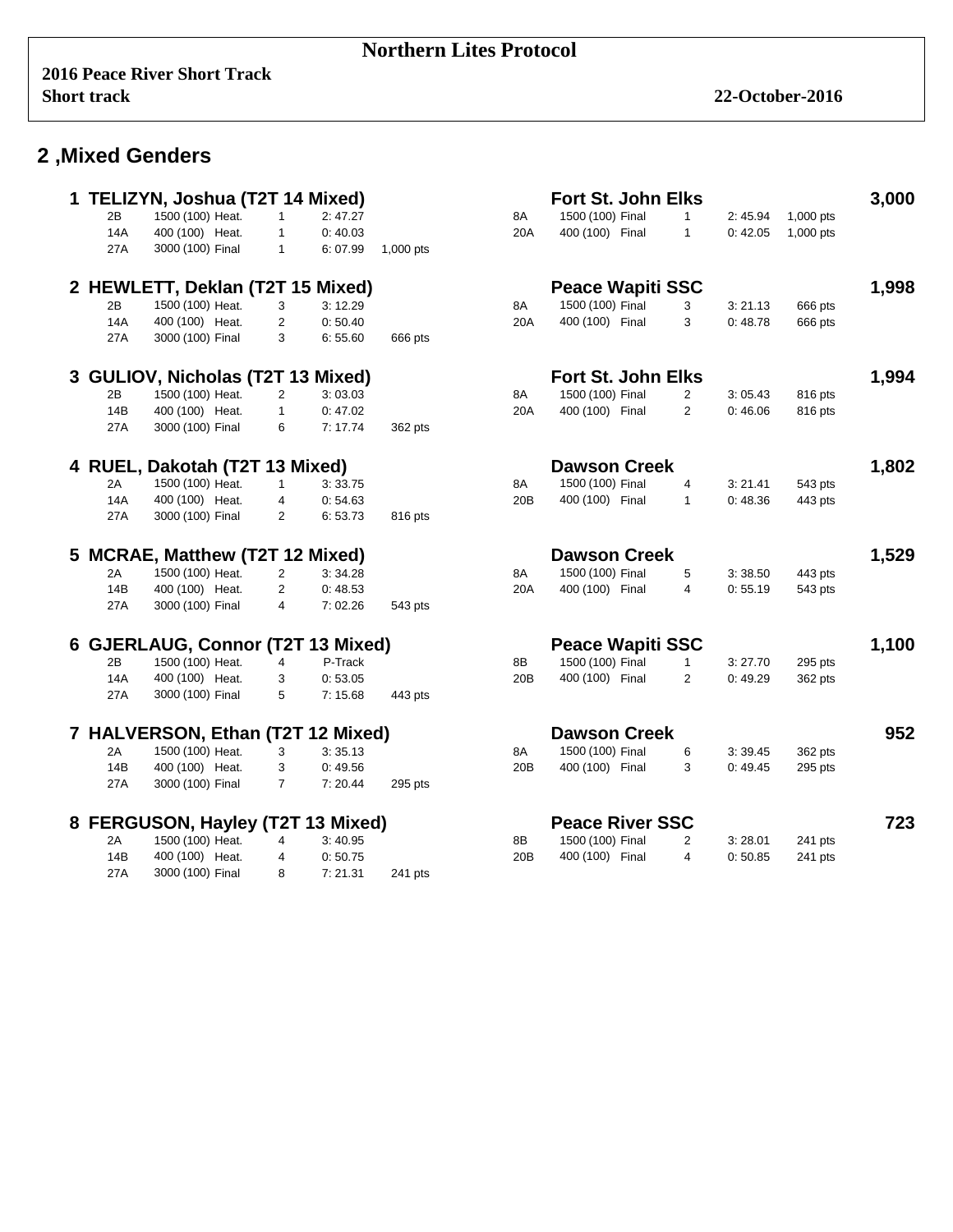#### **Northern Lites Protocol**

|            | TELIZYN, Jessica (T2T 15 Mixed)        |                |         |           |           | <b>Fort St. John Elks</b> |                |         |           | 2,666 |
|------------|----------------------------------------|----------------|---------|-----------|-----------|---------------------------|----------------|---------|-----------|-------|
| 3A         | 1500 (100) Heat.                       | $\mathbf{1}$   | 3:28.36 |           | <b>9A</b> | 1500 (100) Final          | 3              | 3:21.12 | 666 pts   |       |
| 15B        | 400 (100) Heat.                        | $\mathbf{1}$   | 0:49.42 |           | 21A       | 400 (100) Final           | $\mathbf{1}$   | 0:48.07 | 1,000 pts |       |
| 28A        | 2000 (100) Final                       | $\mathbf{1}$   | 5:03.92 | 1,000 pts |           |                           |                |         |           |       |
|            | 2 KINSHELLA, Nolan (T2T 13 Mixed)      |                |         |           |           | <b>Peace River SSC</b>    |                |         |           | 2,259 |
| 3B         | 1500 (100) Heat.                       | $\mathbf{1}$   | 3:23.59 |           | <b>9A</b> | 1500 (100) Final          | $\mathbf{1}$   | 3:20.15 | 1,000 pts |       |
| <b>15A</b> | 400 (100) Heat.                        | $\mathbf{1}$   | 0:52.93 |           | 21A       | 400 (100) Final           | $\overline{2}$ | 0:51.82 | 816 pts   |       |
| 28A        | 2000 (100) Final                       | 5              | 5:05.93 | 443 pts   |           |                           |                |         |           |       |
|            | 3 BENNIE, Sidney (T2T 11 Mixed)        |                |         |           |           | Fort St. John Elks        |                |         |           | 2,025 |
| 3B         | 1500 (100) Heat.                       | 2              | 3:24.14 |           | 9A        | 1500 (100) Final          | $\overline{2}$ | 3:21.04 | 816 pts   |       |
| <b>15A</b> | 400 (100) Heat.                        | 2              | 0:53.92 |           | 21A       | 400 (100) Final           | 3              | 0:52.44 | 666 pts   |       |
| 28A        | 2000 (100) Final                       | 4              | 5:05.50 | 543 pts   |           |                           |                |         |           |       |
|            | 4 HANSEN, Ethan (T2T 12 Mixed)         |                |         |           |           | <b>Peace River SSC</b>    |                |         |           | 1,752 |
| ЗA         | 1500 (100) Heat.                       | 2              | 3:28.50 |           | 9A        | 1500 (100) Final          | 4              | 3:32.25 | 543 pts   |       |
| 15B        | 400 (100) Heat.                        | 2              | 0:50.60 |           | 21A       | 400 (100) Final           | 4              | 0:52.70 | 543 pts   |       |
| 28A        | 2000 (100) Final                       | 3              | 5:05.25 | 666 pts   |           |                           |                |         |           |       |
|            | 5 BLACKMORE, Andrew (T2T 12 Mixed)     |                |         |           |           | <b>Peace Wapiti SSC</b>   |                |         |           | 1,702 |
| 3B         | 1500 (100) Heat.                       | 3              | 3:26.59 |           | <b>9A</b> | 1500 (100) Final          | 5              | 3:45.65 | 443 pts   |       |
| <b>15A</b> | 400 (100) Heat.                        | 3              | 0:54.71 |           | 21B       | 400 (100) Final           | $\mathbf{1}$   | 0:52.28 | 443 pts   |       |
| 28A        | 2000 (100) Final                       | $\overline{2}$ | 5:04.89 | 816 pts   |           |                           |                |         |           |       |
|            | 6 BLACKMORE, Ethan (T2T 12 Mixed)      |                |         |           |           | <b>Peace Wapiti SSC</b>   |                |         |           | 1,086 |
| 3A         | 1500 (100) Heat.                       | 3              | 3:32.16 |           | <b>9A</b> | 1500 (100) Final          | 6              | 4:07.41 | 362 pts   |       |
| 15B        | 400 (100) Heat.                        | 3              | 0:51.00 |           | 21B       | 400 (100) Final           | $\overline{2}$ | 0:53.02 | 362 pts   |       |
| 28A        | 2000 (100) Final                       | 6              | 5:10.53 | 362 pts   |           |                           |                |         |           |       |
|            | 7 ARMELLA-GORDON, Trent (T2T 12 Mixed) |                |         |           |           | <b>Peace River SSC</b>    |                |         |           | 885   |
| 3A         | 1500 (100) Heat.                       | 4              | 6:06.76 |           | 9B        | 1500 (100) Final          | $\mathbf{1}$   | 6:01.08 | 295 pts   |       |
| <b>15A</b> | 400 (100) Heat.                        | 4              | 1:26.40 |           | 21B       | 400 (100) Final           | 3              | 1:32.80 | 295 pts   |       |
| 28A        | 2000 (100) Final                       | $\overline{7}$ | 9:13.35 | 295 pts   |           |                           |                |         |           |       |
|            |                                        |                |         |           |           |                           |                |         |           |       |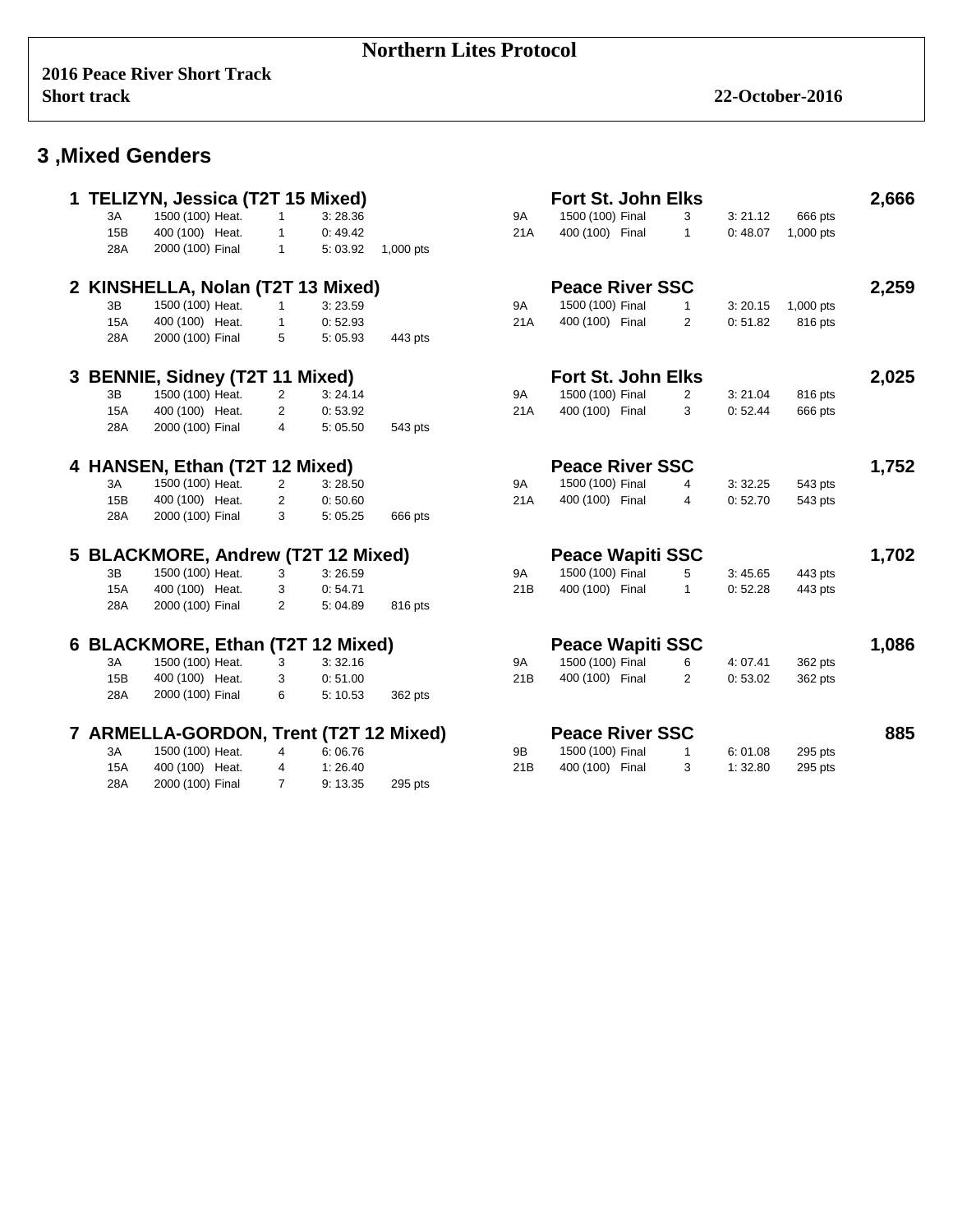|     | 1 SCHOORLEMMER, Brielle (L2T Mixed) |                |         |           |     | <b>Peace Wapiti SSC</b> |                |         |             | 3,000 |
|-----|-------------------------------------|----------------|---------|-----------|-----|-------------------------|----------------|---------|-------------|-------|
| 4A  | 500 (100) Heat.                     | $\mathbf{1}$   | 1:09.70 |           | 10A | 500 (100) Final         | 1              | 1:10.53 | $1,000$ pts |       |
| 16A | 400 (100) Heat.                     | 1              | 0:55.67 |           | 22A | Final<br>400 (100)      | 1              | 0:56.59 | $1,000$ pts |       |
| 29A | 1000 (100) Final                    | $\mathbf{1}$   | 2:27.85 | 1,000 pts |     |                         |                |         |             |       |
|     | 2 HANSEN, Dominik (L2T Mixed)       |                |         |           |     | <b>Peace River SSC</b>  |                |         |             | 2,448 |
| 4A  | 500 (100) Heat.                     | 2              | 1:18.58 |           | 10A | 500 (100)<br>Final      | 2              | 1:21.01 | 816 pts     |       |
| 16A | 400 (100) Heat.                     | 3              | 1:15.58 |           | 22A | 400 (100)<br>Final      | $\overline{2}$ | 1:04.04 | 816 pts     |       |
| 29A | 1000 (100) Final                    | 2              | 2:52.91 | 816 pts   |     |                         |                |         |             |       |
|     | 3 FULCHER, Yigermal (L2T Mixed)     |                |         |           |     | <b>Peace Wapiti SSC</b> |                |         |             | 1,998 |
| 4A  | 500 (100) Heat.                     | 3              | 1:22.25 |           | 10A | 500 (100) Final         | 3              | 1:22.34 | 666 pts     |       |
| 16A | 400 (100) Heat.                     | $\overline{4}$ | 1:16.87 |           | 22A | 400 (100) Final         | 3              | 1:05.76 | 666 pts     |       |
| 29A | 1000 (100) Final                    | 3              | 3:00.86 | 666 pts   |     |                         |                |         |             |       |
|     | 4 ZAVISHA, Connor (L2T Mixed)       |                |         |           |     | <b>Peace River SSC</b>  |                |         |             | 1,629 |
| 4A  | 500 (100) Heat.                     | 4              | 1:36.28 |           | 10A | 500 (100) Final         | 4              | 1:39.97 | 543 pts     |       |
| 16A | 400 (100) Heat.                     | $\overline{2}$ | 1:09.53 |           | 22A | 400 (100) Final         | 4              | 1:08.94 | 543 pts     |       |
| 29A | 1000 (100) Final                    | 4              | 3:19.15 | 543 pts   |     |                         |                |         |             |       |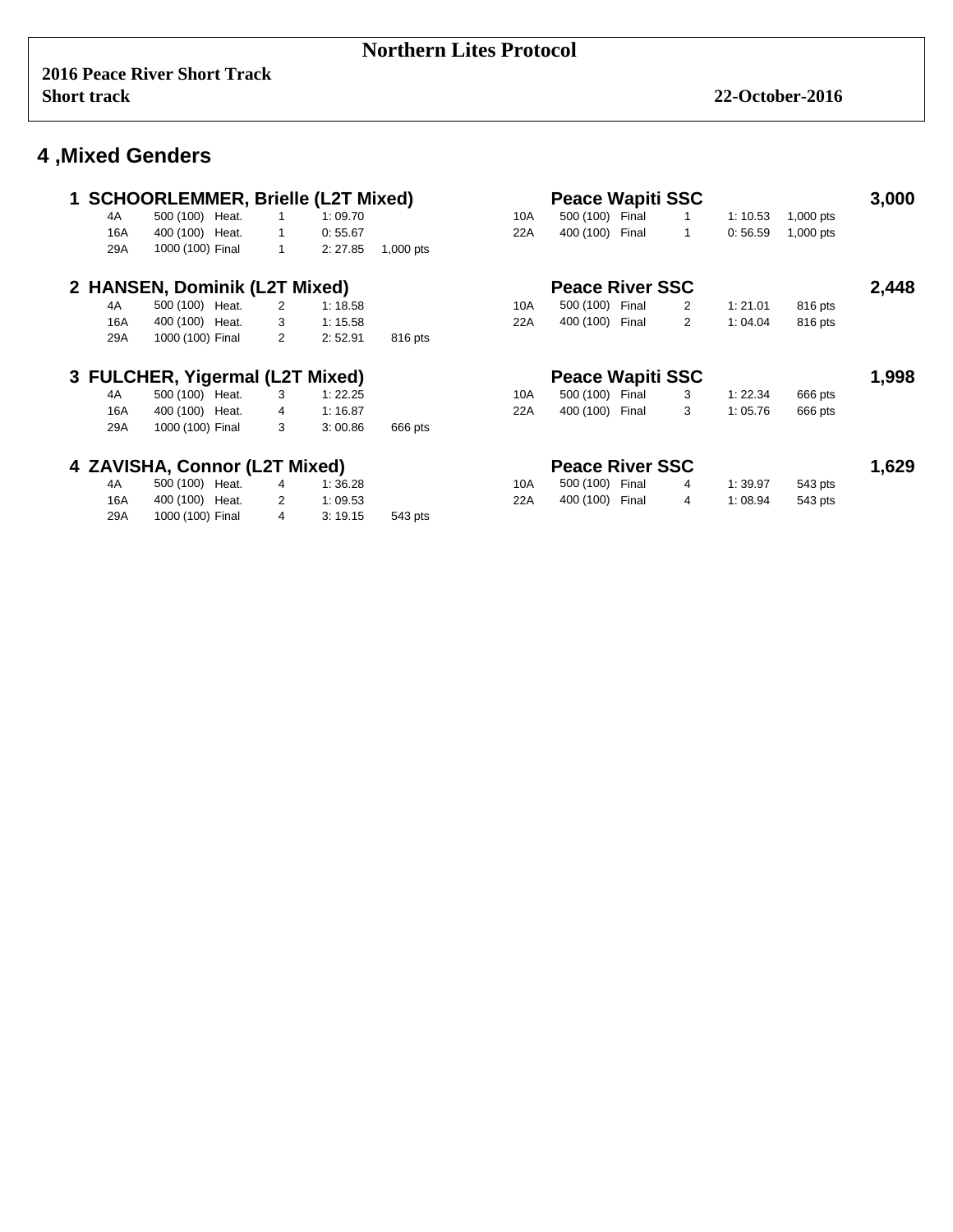#### **Northern Lites Protocol**

|                                | <b>COTE, Nolan (FUNd Mixed)</b> |                |                                 |           |     | <b>Fort St. John Elks</b> |                |         |             | 2,443 |
|--------------------------------|---------------------------------|----------------|---------------------------------|-----------|-----|---------------------------|----------------|---------|-------------|-------|
| 5C                             | 500 (100) Heat.                 | $\mathbf{1}$   | 1:25.08                         |           | 11A | 500 (100) Final           | $\mathbf{1}$   | 1:17.60 | 1,000 pts   |       |
| 17A                            | 400 (100) Heat.                 | 1              | 1:02.41                         |           | 23A | 400 (100) Final           | $\mathbf{1}$   | 1:03.53 | $1,000$ pts |       |
| 30 <sub>B</sub>                | 800 (100) Final                 | $\mathbf{1}$   | 2: 11.41                        | 443 pts   |     |                           |                |         |             |       |
|                                |                                 |                | 2 ANDERSON, Naomi (FUNd Mixed)  |           |     | <b>Dawson Creek</b>       |                |         |             | 2,209 |
| 5B                             | 500 (100) Heat.                 | $\mathbf{1}$   | 1:44.19                         |           | 11A | 500 (100) Final           | 3              | 1:46.37 | 666 pts     |       |
| 17C                            | 400 (100) Heat.                 | $\mathbf{1}$   | 1:27.30                         |           | 23A | 400 (100) Final           | 4              | 1:23.06 | 543 pts     |       |
| 30A                            | 800 (100) Final                 | $\mathbf{1}$   | 2:50.20                         | 1,000 pts |     |                           |                |         |             |       |
|                                |                                 |                |                                 |           |     |                           |                |         |             |       |
| 3 KADYK, Nicholas (FUNd Mixed) |                                 |                |                                 |           |     | <b>Peace Wapiti SSC</b>   |                |         |             | 1,994 |
| 5C                             | 500 (100) Heat.                 | 2              | 1:43.07                         |           | 11A | 500 (100) Final           | $\overline{2}$ | 1:38.24 | 816 pts     |       |
| 17B                            | 400 (100) Heat.                 | $\mathbf{1}$   | 1:19.42                         |           | 23A | 400 (100) Final           | $\overline{2}$ | 1:15.69 | 816 pts     |       |
| 30B                            | 800 (100) Final                 | $\overline{2}$ | 2:48.18                         | 362 pts   |     |                           |                |         |             |       |
| 4 IVANY, Abigale (FUNd Mixed)  |                                 |                |                                 |           |     | <b>Peace Wapiti SSC</b>   |                |         |             | 1,844 |
| 5A                             | 500 (100) Heat.                 | $\overline{2}$ | 1:57.93                         |           | 11B | 500 (100) Final           | $\overline{2}$ | 1:55.33 | 362 pts     |       |
| 17A                            | 400 (100) Heat.                 | 2              | 1:23.70                         |           | 23A | 400 (100) Final           | 3              | 1:22.96 | 666 pts     |       |
| 30A                            | 800 (100) Final                 | $\overline{2}$ | 2:55.80                         | 816 pts   |     |                           |                |         |             |       |
|                                |                                 |                |                                 |           |     |                           |                |         |             |       |
|                                |                                 |                |                                 |           |     |                           |                |         |             |       |
| 5 KADYK, Kaley (FUNd Mixed)    |                                 |                |                                 |           |     | <b>Peace Wapiti SSC</b>   |                |         |             | 1,552 |
| 5C                             | 500 (100) Heat.                 | 3              | 1:49.05                         |           | 11B | 500 (100) Final           | 1              | 1:46.49 | 443 pts     |       |
| <b>17A</b>                     | 400 (100) Heat.                 | 3              | 1:30.87                         |           | 23B | 400 (100) Final           | $\mathbf{1}$   | 1:29.27 | 443 pts     |       |
| 30A                            | 800 (100) Final                 | 3              | 2:56.13                         | 666 pts   |     |                           |                |         |             |       |
|                                |                                 |                | 6 GUENTHER, Austin (FUNd Mixed) |           |     | <b>Peace Wapiti SSC</b>   |                |         |             | 1,381 |
| 5A                             | 500 (100) Heat.                 | $\mathbf{1}$   | 1:48.99                         |           | 11A | 500 (100) Final           | 4              | 1:50.96 | 543 pts     |       |
| 17B                            | 400 (100) Heat.                 | 2              | 1:26.46                         |           | 23B | 400 (100) Final           | 3              | 1:33.80 | 295 pts     |       |
| 30A                            | 800 (100) Final                 | 4              | 3:06.70                         | 543 pts   |     |                           |                |         |             |       |
|                                |                                 |                |                                 |           |     |                           |                |         |             |       |
| 7 LEE, Spencer (FUNd Mixed)    |                                 |                |                                 |           |     | <b>Peace Wapiti SSC</b>   |                |         |             | 898   |
| 5B                             | 500 (100) Heat.                 | $\overline{c}$ | 2:14.25                         |           | 11B | 500 (100) Final           | 4              | 2:05.51 | 241 pts     |       |
| 17B                            | 400 (100) Heat.                 | 3              | 1:34.91                         |           | 23B | 400 (100) Final           | 2              | 1:32.93 | 362 pts     |       |
| 30 <sub>B</sub>                | 800 (100) Final                 | 3              | 3:31.91                         | 295 pts   |     |                           |                |         |             |       |
| 8 COOK, Leila (FUNd Mixed)     |                                 |                |                                 |           |     | <b>Peace River SSC</b>    |                |         |             | 777   |
| 5A                             | 500 (100) Heat.                 | 3              | 2:02.95                         |           | 11B | 500 (100) Final           | 3              | 2:03.05 | 295 pts     |       |
| 17 <sub>C</sub>                | 400 (100) Heat.                 | 2              | 1:40.41                         |           | 23B | 400 (100) Final           | 4              | 1:54.05 | 241 pts     |       |